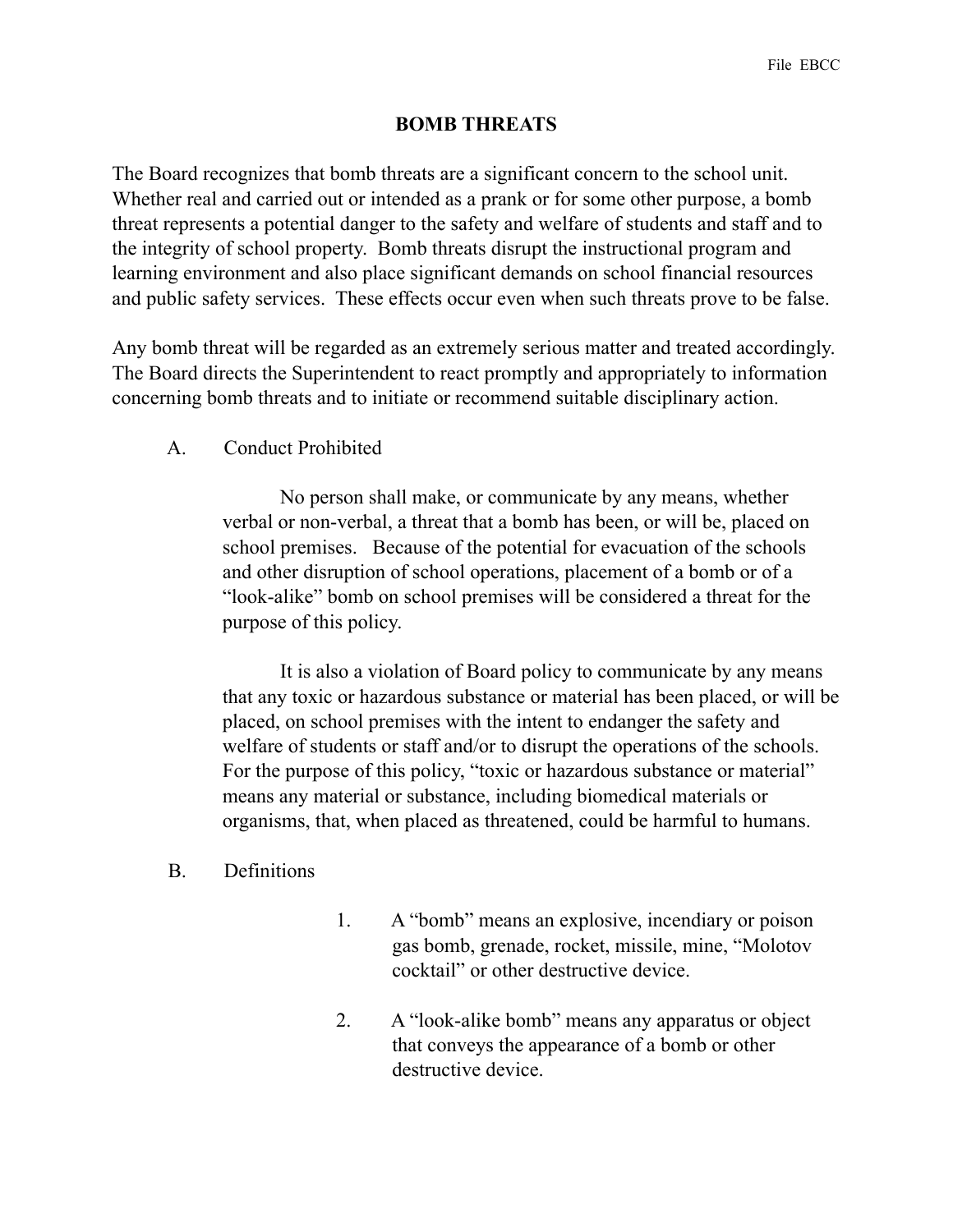- 3. A "bomb threat" is the communication, by any means, whether verbal or non-verbal, that a bomb has been, or will be, placed on school premises, including possession or placement of a bomb or look-alike bomb on school premises.
- 4. "School premises" means any school property and any location where any school activities may take place.
- C. Development of Bomb Threat Procedures

 The Superintendent/designee shall be responsible for developing and implementing procedures specific to bomb threats as part of the school unit's Crisis Response Plan. These procedures are intended to inform administrators and staff of appropriate protocols to follow in the event that a bomb threat is received and should include provisions to address:

- 1. Threat assessment (for the purpose of identifying a response that is in proportion to the threat, in light of what is necessary to ensure safety);
- 2. Building evacuation and re-entry (including selection of potential alternative sites for those who are evacuated);
- 3. Incident "command and control" (who is in charge, and when);
- 4. Communications contacts and mandatory bomb threat reporting;
- 5. Parent notification process;
- 6. Training for staff members; and
- 7. Support services for students and staff.

 The initial bomb threat procedure will be subject to approval by the Board. The Superintendent/designee will be responsible for overseeing a review or evaluation of bomb threat procedures prior to the Board's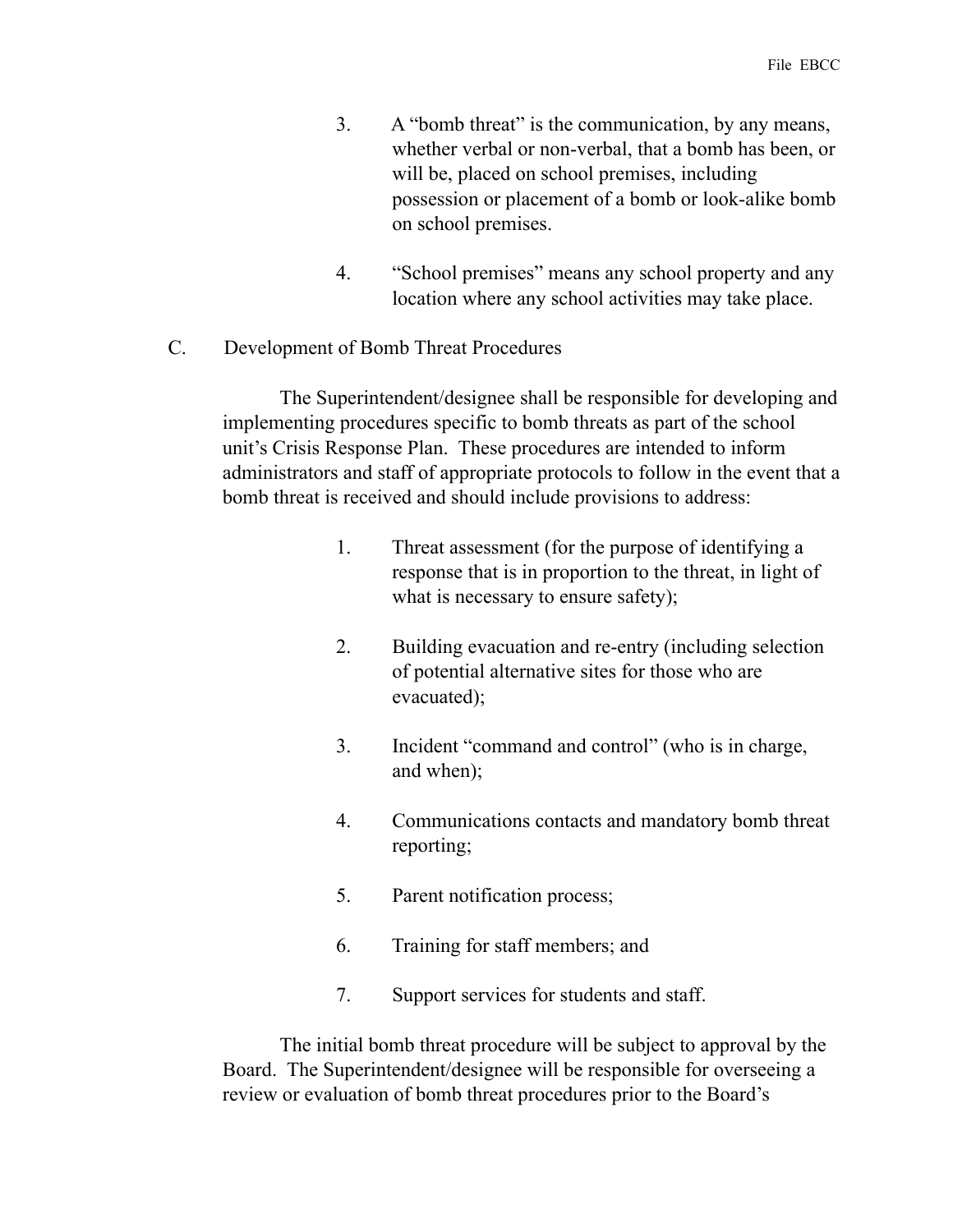required annual approval of the school unit's Crisis Response Plan, or following implementation of the procedure in response to a specific threat.

## D. Reporting of Bomb Threats

 A student who learns of a bomb threat or the existence of a bomb on school premises must immediately report such information to the building principal, teacher, the School Resource Officer or other employee in a position of authority.

 An employee of the school unit who learns of a bomb threat shall immediately inform the building administrator. The building administrator shall immediately take appropriate steps to protect the safety of students and staff in accordance with the school unit's bomb threat procedure, as developed under Section C, and inform the Superintendent of the threat.

 All bomb threats shall be reported immediately to the local law enforcement authority, as provided in the bomb threat procedures.

 The Superintendent shall be responsible for reporting any bomb threat to the Department of Education within two business days of the incident. Reports will include the name of the school, the date and time of the threat, the medium used to communicate the threat, and whether or not the perpetrators have been apprehended.

## E. Student Disciplinary Consequences

 Making a bomb threat is a crime under Maine law. Any student suspected of making a bomb threat shall be reported to law enforcement authorities for investigation and possible prosecution. Apart from any penalty imposed by law, and without regard to the existence or status of criminal charges, a student who makes a bomb threat shall be subject to disciplinary action by the school.

 The administration may suspend and/or recommend for expulsion any student who makes a bomb threat. The making of a bomb threat will be considered deliberately disobedient and deliberately disorderly within the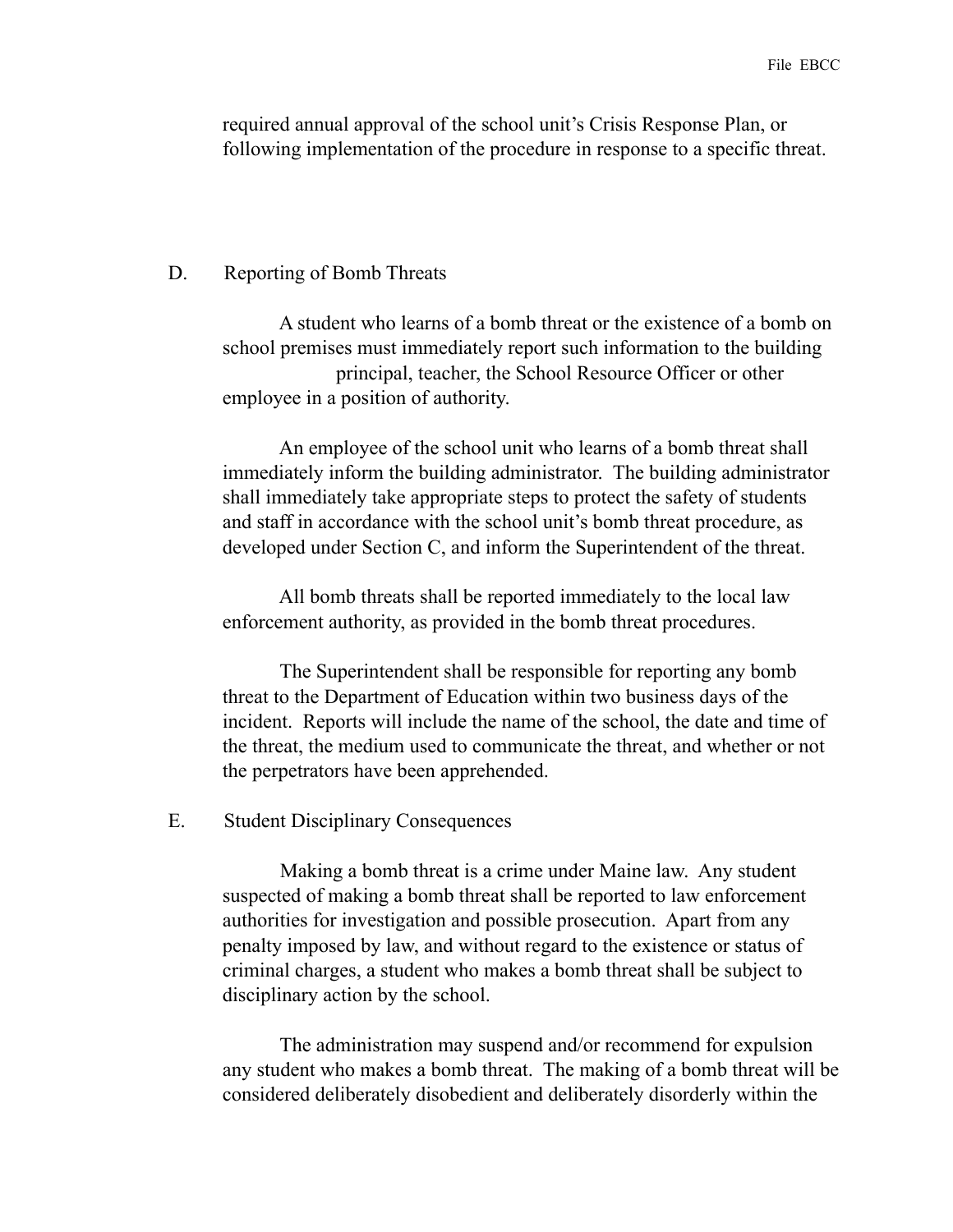meaning of 20-A M.R.S.A. § 1001(9) and will be grounds for expulsion if found necessary for the peace and usefulness of the school.

 In addition, a student who is found after hearing by the Board to have brought a bomb to school shall be expelled from school for at least one year in accordance with 20-A M.R.S.A. § 1001(9-A) and Policy JICIA, except that the Superintendent may modify the requirement for expulsion based on individual circumstances.

A student who has been identified through the PET process as having a disability and whose conduct in violation of this policy is related to the disability shall be disciplined as provided in Policy JKF.

F. Aiding Other Students in Making Bomb Threats

 A student who knowingly encourages, causes, aids or assists another student in making or communicating a bomb threat shall be subject to the disciplinary consequences described in Section E of this policy.

G. Failure to Report a Bomb Threat

 A student who fails to report information or knowledge of a bomb threat or the existence of a bomb or other destructive device in a school building or on school property may be subject to disciplinary consequences, which may include suspension and/or expulsion.

H. Staff Disciplinary Consequences

 A school system employee who makes or communicates a bomb threat will be reported to appropriate law enforcement authorities and will be subject to disciplinary action up to and including termination of employment. Disciplinary action taken shall be consistent with collective bargaining agreements, other employment agreements and Board policies.

 A school system employee who fails to report information or knowledge of a bomb threat or the existence of a bomb on school premises will be subject to discipline up to and including termination of employment.

I. Civil Liability